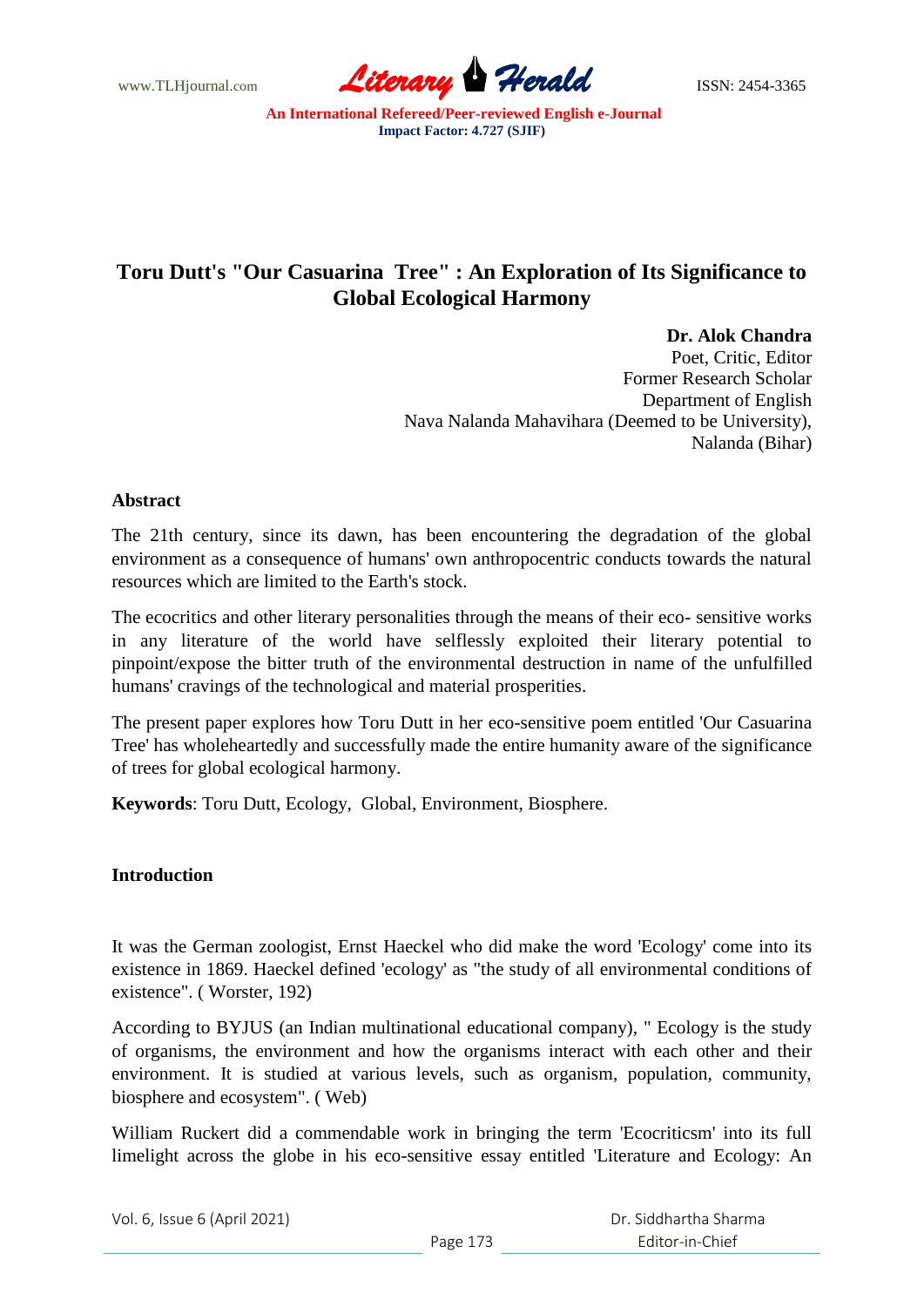

Experiment in Ecocriticism'. Ecocriticism touched the zenith of its worldwide recognition in 1996 with the publication of a very authentic and eco- sensitive anthology of well researched ecocritical essays jointly edited by Cheryl Glotfelty and Harold Fromm.

Cheryl Glotfelty writes: It is the study of the relationship between literature and physical environment. Just as feminist criticism examines language and literature from a gender conscious perspective, and Marxist criticism brings an awareness of mode of production and economic class to its reading of texts, Ecocriticism takes an earth centered approach to literary studies".( The Ecocriticism Reader, XVIII)

Lawrence Buell is a very eminent professor of American literature, rendering his active teaching service at Harvard university. He is very much recognized as well as appreciated in all parts of the world and is called a pioneer in the domain of ecocriticism or ecocritical theories.

Being an ecocritic Lawrence Buell writes about the definition of ecocriticism as follows:

" as a study of the relationship between literature and environment conducted in a spirit of commitment to environmentalist praxis". ( Buell, 430)

Toru Dutt was an established poetess of Indo-Anglian literature; she was well versed in composing poems in English and also contributed her creative writings to Bengali literature.

She was born on 4 March, 1856 in a well cultured Bengali family and her father's name was Govind Chandra Dutt. She was the youngest of the three offsprings of her parents.She was also called as Tarulata Dutt and her brother and sister's names were Abju and Aru respectively.

Toru Dutt's contribution to the enrichment of Indo-Anglian literature is very much remarkable as well as commendable and she is placed in the category of Vivian Derozio, Sarojni Naidu, Henry Louis, Manmohan Ghosh, etc.

Toru Dutt's 'Our Casuarina Tree' is a very unique as well as elevated kind of poetical composition which consists of fifty-five lines. Each line is drenched in the reverence or hymn of this magnificent tree which is adjacent to the poetess' window. The ecological relevance of the poem is grounded on the fact that the Casuarina tree played an important and decisive role in making the poetess strengthen her mutual relationship with her siblings. The tree proved to be the sole mentor for them as they freely used to gather/ assemble together under the cool shade of the tree .

Toru Dutt is a very special poetess and the fabrication of the words in this particular poem uplifts the humans' perception towards the evergreen value and blessings of any kind of tree which survives on the Earth.

The Casuarina tree symbolizes the motherhood for mammals, ants, bees, birds, etc., for this sacred tree provides shelter to all living things without discriminating their origins, shapes and colors.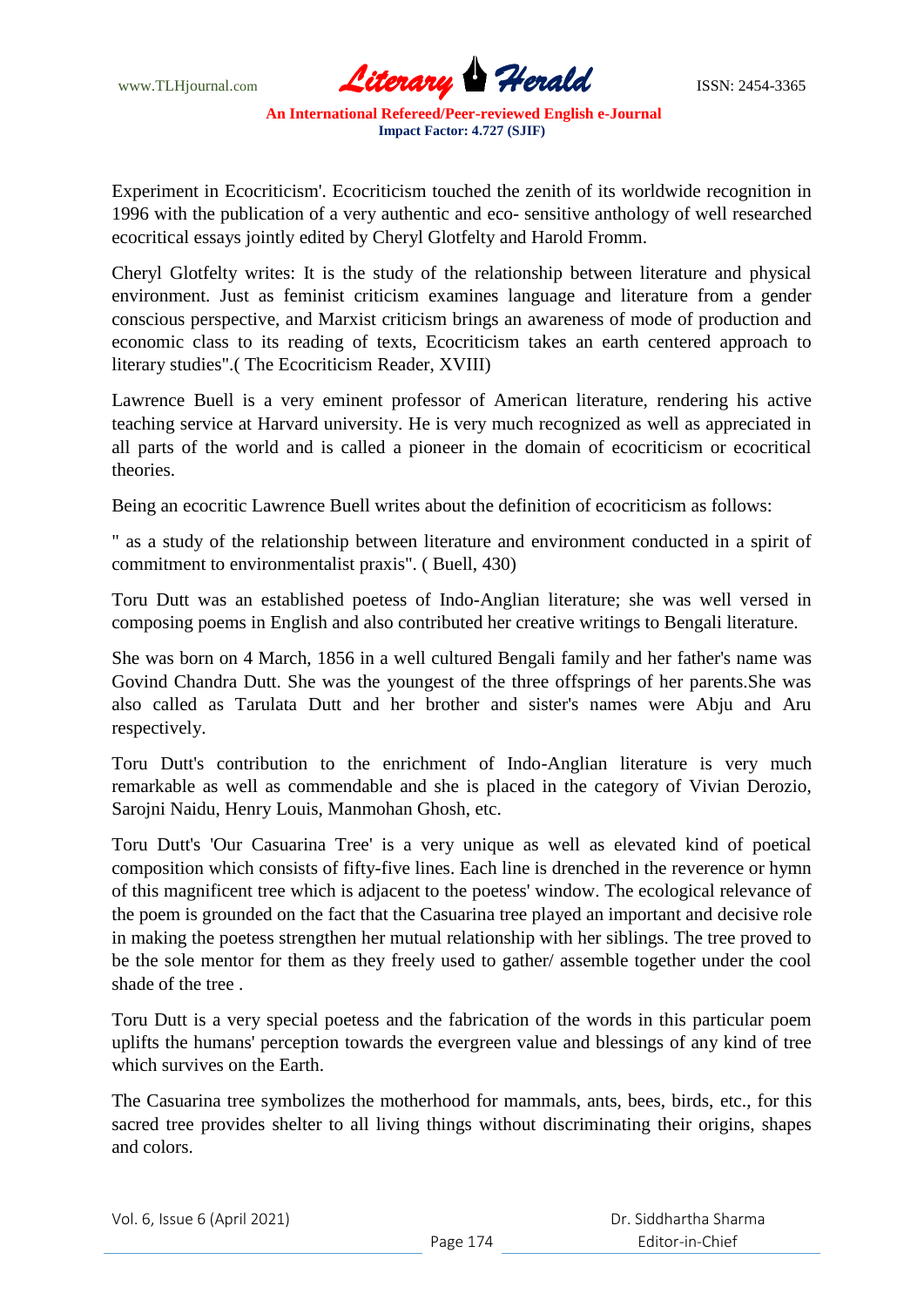

In the poem, Our Casuarina Tree, the poetess blends an enchanting scene of a gray baboon's immense joy in the winter. The tree is not an ordinary tree in the poetess' eco-sensitive eyes; it provides the best moments to the baboon who is sitting on its main branch while her offspring on its lower branch.

" A gray baboon sits statue-like alone Watching the sunrise; While on lower boughs His puny offspring leap About and play"; ( Web)

The baboon herself and her family are indebted to this tree for permitting them behold the heavenly scenery of the sunrise. In other words, the tree connects them with the captivating and soothing world of the natural environment.

Toru Dutt is really excited to portray each and every aspect of the tree which in one way or other sets a perennial example of kinship among the God's creations.

According to Frederick Suresh, " A perfect ecology is one in which plants, animals, birds and human beings live in such harmony that none dominates or destroys the others".( Frederick, 147)

In the opening lines Toru Dutt unravels how the creeper has overlapped the trunk of the Casuarina tree and induced wounded marks around it. The most interesting point to decipher here is the poetess' gratitude and appreciation of the tree. Despite the tight hold/clutch of the creeper(seems like a python), it does not surrender itself to its supremacy. Toru Dutt conceives the tree as an alive soul, for it denotes unity and healthy bond between a domestic tree and a family.

The poetess feels herself blessed for being very close to the tree; she attributes it as a warrior.

"Like a huge python,winding round and round.

The rugged trunk,indented deep with scars,

Up to its very summit near the stars,

Vol. 6, Issue 6 (April 2021)

 Dr. Siddhartha Sharma Editor-in-Chief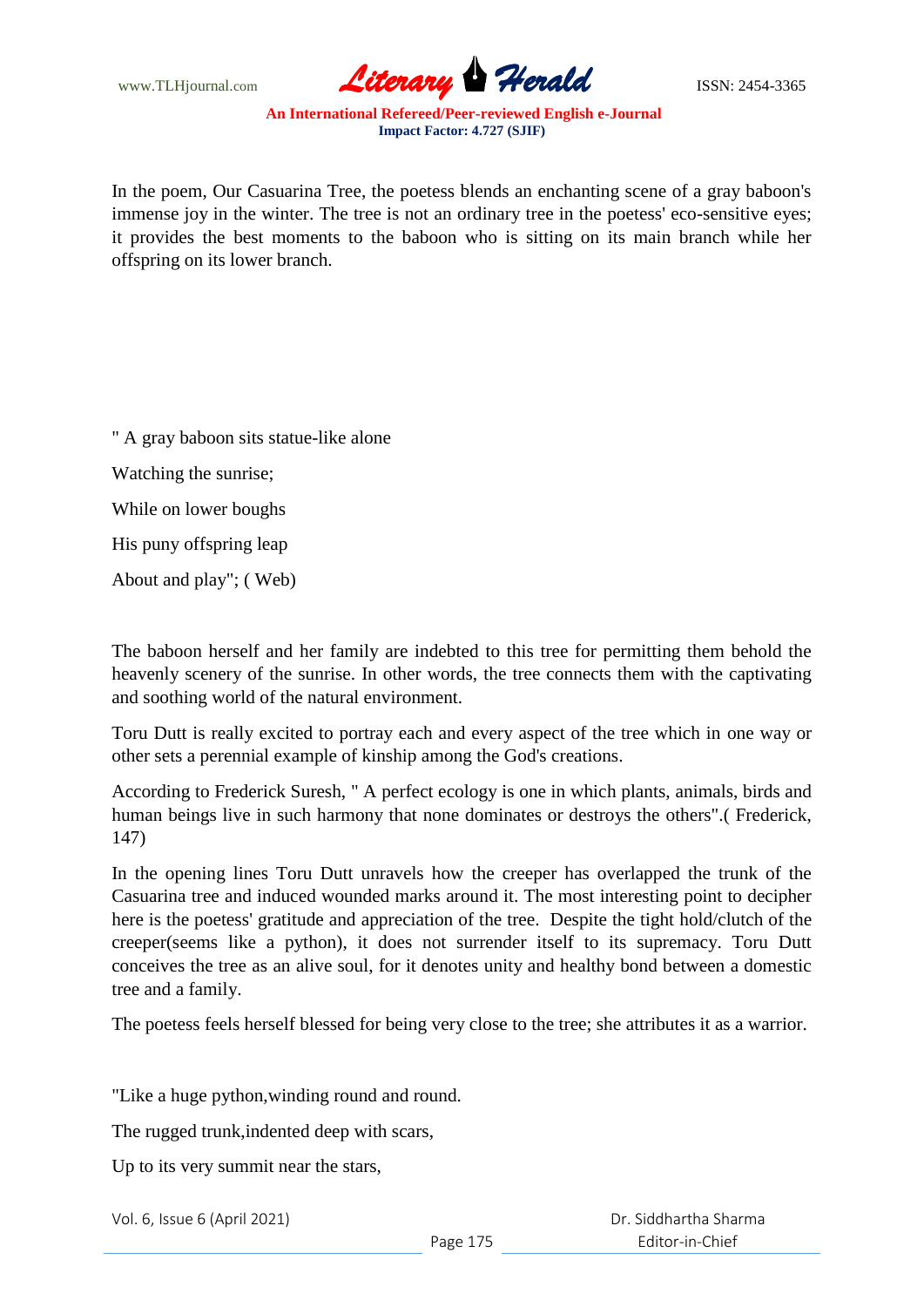www.TLHjournal.com **Literary Herald Herald** ISSN: 2454-3365

A creeper climbs,in whose embraces bound

No other tree could live.

But gallantly the giant wears the scarf,...." ( Web)

A warrior never accepts anyone's dominance even at any crucial situation; he or she remains gallant in his/her physical actions. That is why even the suffocating scarf around its trunk never deviated it from accommodating the baboon, nightingale,etc., on its branches. The melodious voice of the nightingale is unparallel which begins during the night time and continues till the dawn.

" And oft at night the garden overflows

With one sweet song that seems to

Have no close,

Sung darkling from our tree,

While men repose".( Web)

Toru Dutt in this particular stanza is overwhelmed with the divinity of her natural surrounding as there is an analogy between the voice of a nightingale and that of a devotee's sacred chanting in praise of God. This stanza of the poem is very special in the sense that the poetess expresses her hearty thankfulness to the tree including birds(especially the nightingale) and bees for shaping her childhood and poetical career with bunch of motivations/ inspirations so that she could compose fruitful poems, especially Our Casuarina Tree, in anticipation of humans' humanitarian services to the natural landscapes, wherein different kinds of plants and trees would fourish and survive for a healthy global ecology.

The trees always stand for bringing vigor, meaning, peace, and prosperity in the humans' lives; they happily provide fruits, shelter, etc., to them without expecting the same sort of service in gratitude by the humanity. But it is the universal truth that they can never exist without timely care and conservation by the human race.

The poem, Our Casuarina Tree is loaded with eco- sensitive feelings as Toru Dutt herself proclaims an unbreakable as well as evergreen significance of this tree in her life, for it helped her in recalling the memories of her childhood days. Whenever the poetess is in front of it, she automatically enters into a world of interrupted happiness and freedom and she finds herself playing with her brother and sister under the guardianship of this magnificent tree.

Plunging deep into the poem one gains the ecological wisdom of the manifold utilities of all kinds of trees for humans' healthy lives on the Earth.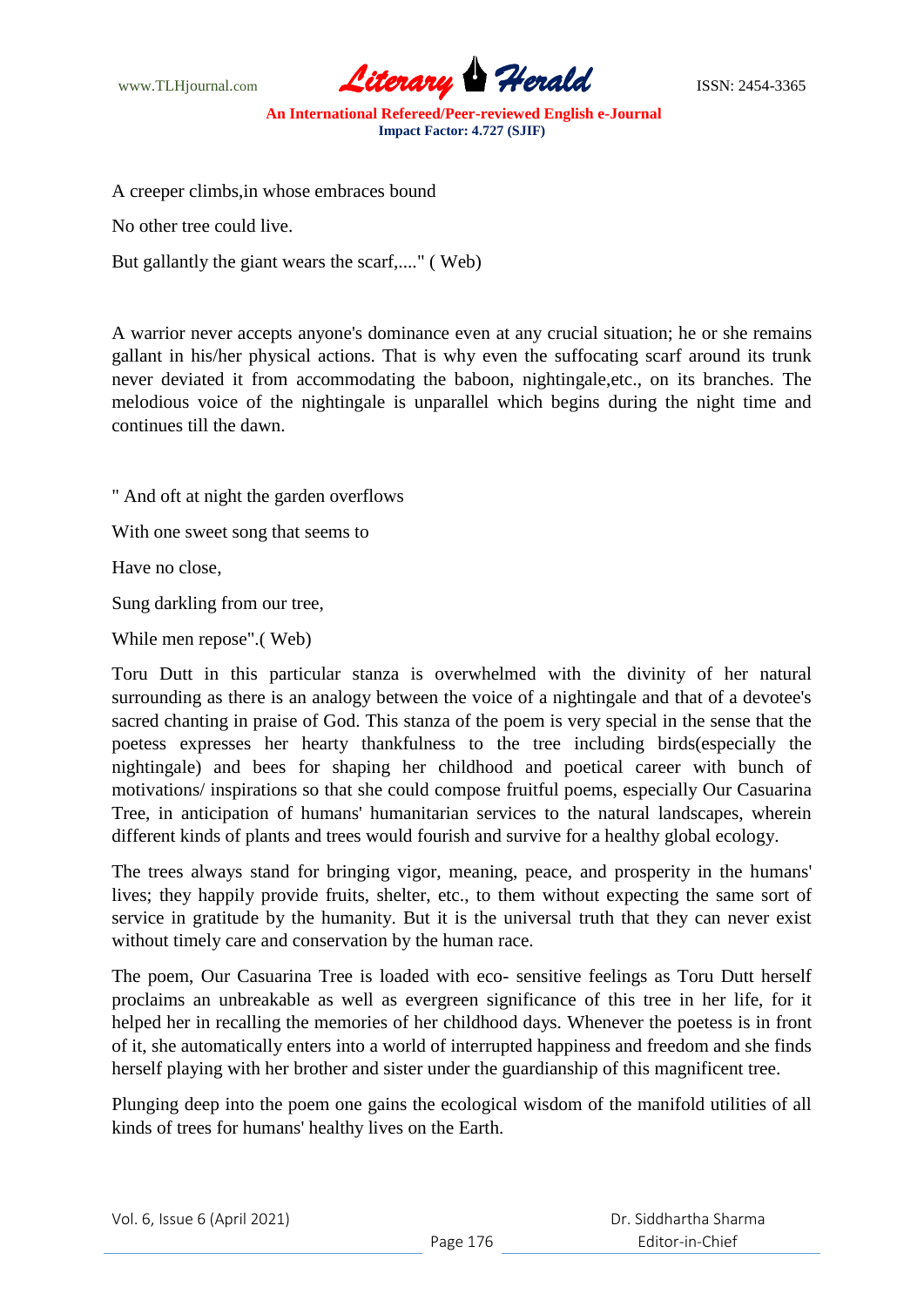

For Toru Dutt, the Casuarina tree remained an inspiration in all phases of her life. Even during her prolong stay in France and Italy for pursuing her higher studies,the tree acted as a bridge or pool to connect her both with her siblings and motherland.

Toru Dutt's Poem, 'Our Casuarina Tree' is intertwined with the stanzas of the environmental awareness in order to conserve the trees from their untimely disappearance from the Earth.The poetess has artistically exploited her poetical talent to showcase the important incidents of her life which successfully inculcate in the readers' mind with respect to how even a single tree is capable of nourishing her life with both eco-sensitive wisdom and humanitarian values. The poem is definitely one of the best examples of an Indian eco-poetry as J. Scott Bryson says that an eco-poetry has to deal with the eco-centric perspectives in defense of the natural environment which is superior to humans.

The tree never makes her feel alone despite the physical absence of her brother and sister; it plays a very strong part in letting her come out of boredom and to concentrate herself fully on her poetical journey, a journey which completed through bringing her accolades in the literary horizon of Indo- Anglian poetry in English.

The modern generation has to contemplate on their ongoing technological aspirations which distract them from nature. Before the advent of modernization , the people of any society used to assemble under the shelter of shadowy trees of peepal, banyan, neem,etc., for discussing the important plans or topics related to domestic peasantry such as, the procurement of the best quality of seeds for the healthy production of crops and fodders for themselves and their cattle. The majority of people consisted of farmers headed by the head/chief of their village.They also used to lay emphasis on the water conservation for an unbreakable supply of water for harvesting and drinking even at the time of drought. Suitable to this context, it is quite relevant to quote Frederick Suresh's eco-sensitive words with regard to sustainable development as he says that "the most common measure to tackle environmental crisis is sustainable development".( 128)

Toru Dutt's 'Our Casuarina Tree' is definitely her magnum opus, for it inspires the humanity to a great extent with respect to showing compassion and love to the entire trees of the world.

#### **Conclusion**

Toru Dutt's 'Our Casuarina Tree' has successfully established an undeniable significance of trees in any part of the world as they are undisputedly part and parcel of humans' daily lives. They provide the human beings fruits, flowers,air,shelter,etc.

Over the years, the modern people have neglected mother Earth's urgent call of making her pollution free through paving the way to the protection of wild forests. Even the domestic people have to ensure the satisfactory number of shadowy trees nearby the vacant space or field of their houses.